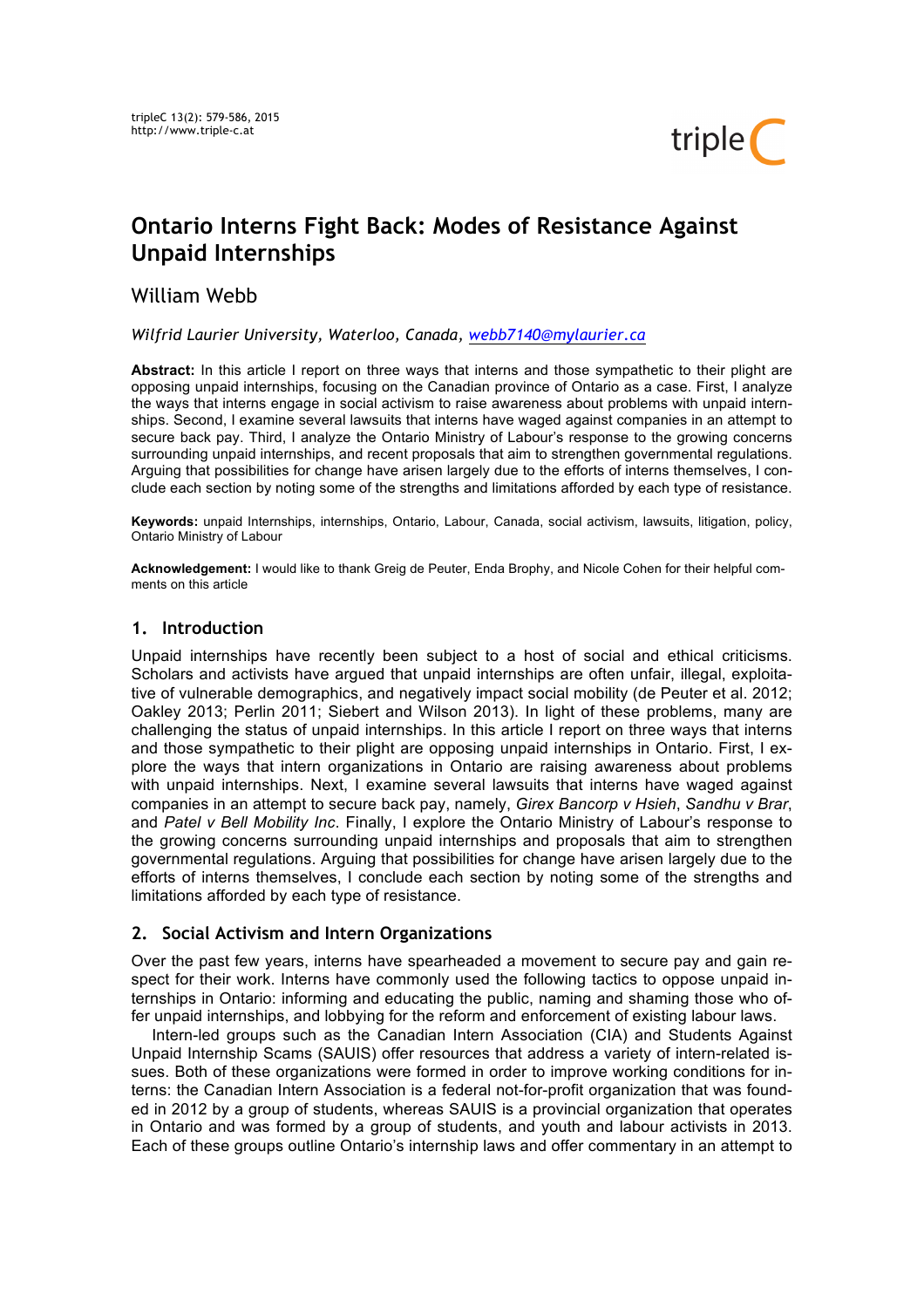make understanding the law more accessible to students, young workers, and employers. These activist groups also highlight several of the problems associated with unpaid internships in Ontario and Canada, such as exploitation, higher unemployment rates, and "socioeconomic, gender, and intergenerational inequality" (Canadian Intern Association 2014a). The CIA has also partnered with Master's students at the University of Victoria to help fill the gap in research on internships in both Ontario and Canada (Attfield and Couture 2014). In addition to their strong online presence, intern activist groups have publicized intern issues by hosting events and meetings, and maintaining a presence on mainstream Canadian news media, such as CBC, CTV, *The Toronto Star*, and *Maclean's* magazine. These activist groups have found support from blogs by Ontario lawyers, such as Youth and Work, Law of Work, and Wise Law Blog, which offer a more in-depth analysis of legal issues, but also provide a compilation of legal, governmental, and NGO resources to aid interns in pursuing social and legal modes of resistance against unpaid internships.

In Ontario, critics of unpaid internships have participated in "naming and shaming" employers that offer unjust or illegal internships (de Peuter et al. 2012). For example, the Canadian Intern Association has a 'Wall of Shame' on its website, where illegal internships are identified and criticized from legal and ethical perspectives, and a 'Wall of Fame,' where employers are praised for their legal and ethical internship practices. While its website offers analytical depth, the Canadian Intern Association, alongside SAUIS and Toronto labour lawyer Andrew Langille, have used social media, namely Twitter, to name and shame a wider range of employers who use unpaid interns. One benefit of naming and shaming online is that interns may remain anonymous, and thus avoid negative social and financial repercussions that may otherwise accompany criticizing their own or other employers (ibid). While it is difficult to determine the effectiveness of these tactics, they at least serve the purpose of raising awareness, and at most have caused some companies to remove their advertisements for unpaid internships. Nevertheless, name and shame tactics have had some success in provinces that have stricter internship laws, such as British Columbia. For instance, in 2013, the social media website Reddit posted a thread about an illegal internship offered by HootSuite. The online backlash against the Vancouver-based social media company was enough to make the company issue an apology and state that it would reform its intern program to comply with the law (Reddit 2013).

Intern activists have also lobbied for the reform and enforcement of existing regulations.<sup>1</sup> SAUIS and the Canadian Intern Association have submitted proposals that urge the Ontario Ministry of Labour (MOL) to review existing laws on unpaid internships. Moreover, SAUIS and the Youth Alliance for Progress (YAP)<sup>2</sup> offer a template e-mail that demands a review of labour law (the email is addressed to the Premier of Ontario and the MOL). SAUIS and YAP have also started petitions that call the MOL to review existing labour law; these petitions have received over 1,000 and 100 signatures, respectively. Others, such as the Canadian Intern Association, have met with federal party leaders, Members of Parliament, and Members of Provincial Parliament to voice their concerns about unpaid internships. Without reforming and enforcing existing labour laws, the influence of intern activists will likely be limited; activists may serve as watchdogs for instances of illegal internships, but their bite is limited without increased support from the MOL.

Social activism, in contrast with litigation and policy proposals, offers several advantages as a means for those seeking to change the status quo of internships in Ontario. For one, activism has been a valuable and pragmatically necessary starting point for changing the status of unpaid internships by raising awareness about the social, ethical, and legal issues surrounding internships. Activist groups also provide a place for connectivity, support, and visibility for those who are experiencing or have experienced the negative consequences of an unpaid internship. Additionally, social media provides an opportunity for anonymity that can

 $<sup>1</sup>$  I examine the content of these proposals in greater depth in the final section of this article.</sup>

 $2$  Founded in 2013, YAP is a not-for-profit organization that is committed to intergenerational equality in Canada.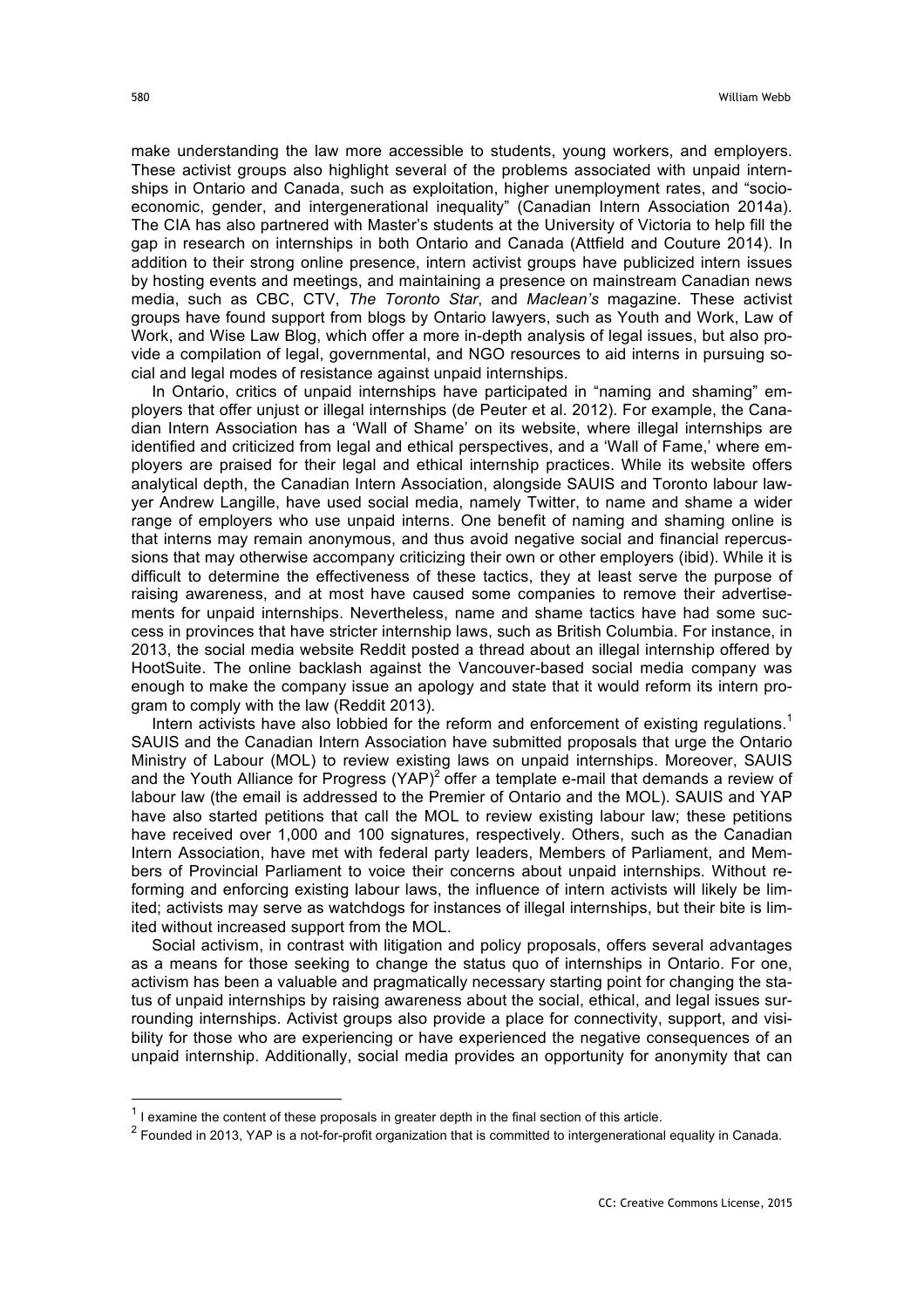help shield interns from negative repercussions that may accompany speaking out against unpaid internships.

The veil of anonymity, however, only goes so far. The pressures facing young people who want to enter into internship-saturated industries may discourage them from participating in broader intern activism, including signing petitions, going to events, connecting with social media linked to their identity, or becoming members of intern activist organizations. These pressures are especially prevalent in the cultural industries, where unpaid internships are now industry standards. In her study of young workers in the cultural industries, Angela McRobbie notes that the "emphasis on presentation of self is incompatible with a contestatory demeanour" (2002, 523). Simply put, "[i]t's not 'cool' to be difficult" (ibid). In addition, young workers in Ontario face a high unemployment rate, which fluctuated between 16 percent and 17.1 percent in 2013 (Geobey 2013). Given that the odds are already stacked against them, young people may not want to participate in activities that could further limit the possibility of securing employment. Fortunately for young workers, however, support for intern activist organizations extends beyond interns themselves, and includes efforts from lawyers, activists, academics, and former interns.

Interns also face issues of inter-group and intra-group solidarity. Regarding the former, Ontario intern organizations are primarily concerned with the internship problem itself, and are less focused on engaging in a broader type of solidarity on a legislative level. Given that several of the work issues associated with interns, such as social and financial insecurity, are also present in other types of precarious work (de Peuter 2011; Vosko 2006), it might be beneficial for interns to formally unite with other workers in precarious employment situations, such as freelancers, the self-employed, and contract workers. To their credit, intern activists often use rhetoric that characterizes unpaid internships as precarious work, and engage in meaningful discussions with other workers in precarious employment. The issue here is not merely descriptive, but also conceptual; it is difficult to arrive at a collective labour politics that garners the benefits of including many different types of voices, while also not sacrificing the specificity of issues faced in different sectors and types of work. Solidarity is also difficult to develop due to the spatial and temporal fragmentations among interns. Since internships typically last a short period of time, and organizations only employ a limited number of interns, interns face difficulty in connecting and arriving at common interests. Nevertheless, activists are using social media, websites, and events to help overcome some of these fragmentations. Despite these attempts to bridge the temporal and spatial gaps, other issues of fragmentation still arise. For instance, those interns who have since secured jobs may not wish to support present internship movements at the expense of damaging their professional reputation or career. There are also differing views about unpaid internships amongst young workers and interns themselves; some view internships as unfair, while others view unpaid internships as necessary, normalized, or legitimate (Siebert and Wilson 2013).

#### **3. Litigation**

Although there are relatively few cases in Ontario where interns have used litigation to claim back their pay, most of the cases have been ruled in favour of the intern. At present, the leading case on internships in Ontario is *Girex Bancorp v Hsieh*, in which two unpaid interns were successful in claiming back pay for the work they completed at Girex Bancorp (Langille 2011). Despite originally agreeing to be unpaid, the two interns were able to secure pay because the work they completed violated the criteria for what constitutes a legal unpaid internship as outlined in ss. 1(2) of Ontario's *Employment Standards Act* (ESA). In particular, the interns were eligible for receiving back pay because they did not receive training similar to that provided by a vocational school, they did not benefit from either the training they received or the work they completed, and the work they completed primarily benefited the employer (Girex Bancorp 2004). Similar issues were present in the more recent case of *Sandhu v Brar*, where Harpreet Brar filed a claim against Chamkaur Singh Sandhu and his father Jagrup Singh Sandhu after initially agreeing to work an unpaid co-op position as a computer technician. Like Hsieh, Brar's position breached the ESA because the tasks he performed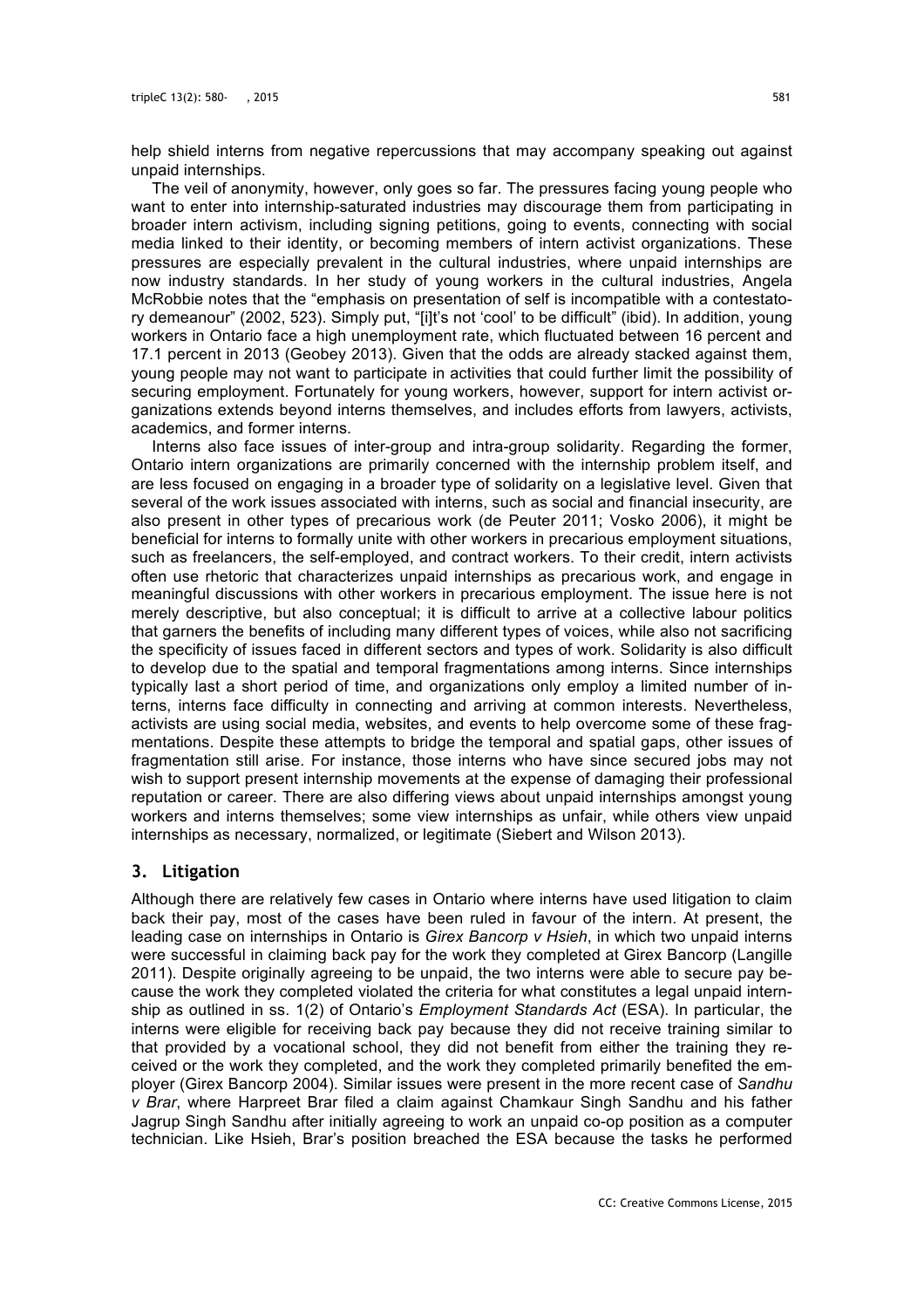were for the benefit of the employer, they did not benefit Brar, and Brar did not receive training similar to that offered at a vocational school (Sandhu v. Brar 2013). These two cases are beneficial for the interests of unpaid interns not only because they serve to illustrate and publicize some of the legal issues surrounding unpaid internships in Ontario, but also because the legal precedent they have set is in favour of unpaid interns. The success of these cases may encourage other interns to pursue litigation, and may discourage employers from offering unpaid internships due to the costs of litigation and negative publicity.

Not all unpaid internship cases have been as straightforward. In *Patel v Bell Mobility Inc*., Jainna Patel filed a labour complaint against Bell's Professional Management Program in Toronto. Patel claims that she did work that would have normally been completed by paid employees, and did not benefit from the work experience or training (Oved 2013). While the work that Patel completed violates Ontario's ESA, Bell Mobility Inc. falls under federal jurisdiction and is governed by the Canadian Labour Code (CLC). Accordingly, a federal labour inspector examined Patel's case, concluding that she was not eligible for back pay because the modules she participated in were "not based on the needs of Bell at any given time and Bell did not use the work prepared by [Patel] to support or benefit its business operations" (Oved 2013). The inspector also claimed that Patel was aware the program was unpaid and that there was no guarantee of employment after the training was complete. Unfortunately for Patel, the CLC has no exclusions for interns, and consequently is less clear about the legal status of internships (Canadian Intern Association 2014b). Although Patel's claim was initially rejected, she appealed the decision in the hopes of securing back pay and proving the point that Bell Mobility's program is illegal, unfair, and exploitative. Less than one year after Patel filed her appeal, Bell cancelled its unpaid internship program (Bell's official statement failed to provide reasons why the program was terminated and whether the termination would be permanent). In response, Patel's lawyer, Tim Gleason, noted that Bell likely cancelled its program in part due to concerns about "ongoing liability" (Goodman 2014).

While there is hope for interns who want to use litigation for securing back pay, there are risks that accompany this type of resistance. One of the greatest difficulties is that the costs of pursuing a lawsuit may outweigh the potential benefits. Along with litigation come a host of resources that one has to invest, including time, money, and intellectual and emotional effort. Given that those who work unpaid internships are often young, it is likely that they may either simply not have the resources to pursue litigation or may want to commit their resources to advancing their career in a more substantive way. The recuperation of minimum or low wages for a relatively short period of time and the rectification of injustice may also not be sufficient to outweigh the risk of committing the time, energy, and expense. While there are a number of legal services that offer free consultations to young workers and interns, many young workers do not have the luxury of being able to afford lawyers without being taken on pro bono. Even if interns find legal representation, it is improbable that their pockets run as deep as their employer's, and cases may be dropped due to prolonged resource depletion. In addition, interns may be reluctant to pursue litigation because it may harm their professional reputation. If one's reputation and connections are a considerable part of why one undertakes an internship (Attfield and Couture 2014; Siebert and Wilson 2013), it is unlikely they will sabotage these goals to receive a small amount of pay that they might not have expected to receive in the first place. This issue is exacerbated given that interns run the risk of being blacklisted if they pursue litigation; blacklisting is a practice that serves to deny entry into a particular industry to those who have openly opposed the interests of other employers in the same industry (Langille 2012a; SAUIS 2014).

One alternative to pursuing litigation individually is to form a class action lawsuit against employers who have offered illegal unpaid internships. Langille suggests that a class action lawsuit is waiting to happen in Ontario: "the environment exists where a class-action lawsuit could possibly work, the trick is you have to find the people... but they're out there" (2012b). While a class action lawsuit may help to ease some of the aforementioned challenges, it may be difficult to find individuals to represent given the temporal and spatial fragmentation of internships. Trying to arrange a successful class action lawsuit may also be difficult given that the type of work interns perform and the companies for which they work are diverse. This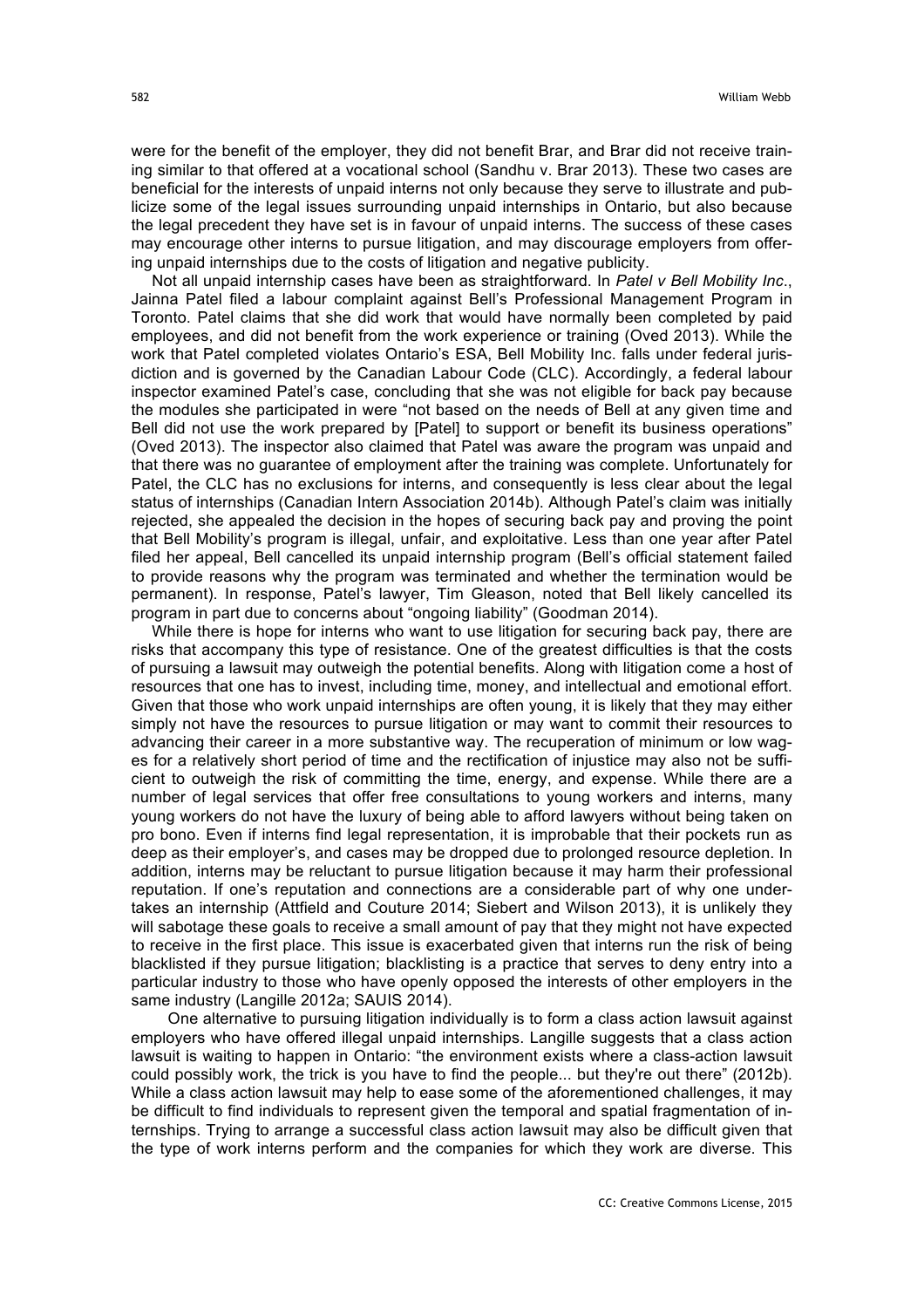issue surfaced in the *Harper's Bazaar* class action lawsuit in the United States, which was dismissed on the grounds that the work completed by the plaintiffs was too dissimilar (Greenfield 2013).

#### **4. Government Involvement**

In June 2011, the Ontario Ministry of Labour (MOL) introduced the first fact sheet on internships. The need to produce a fact sheet has arisen alongside the increase in number of internships, demands by activists, and relevant case law. At the core of internship-related laws is the MOL's commitment to "ensuring fairness and protecting young workers" (2014). From this basic principle, the MOL notes that it is illegal to offer an unpaid internship unless it meets *all* of the following criteria:

1. The training is similar to that which is given in a vocational school. 2. The training is for the benefit of the individual. 3. The person providing the training derives little, if any, benefit from the activity of the individual while he or she is being trained. 4. The individual does not displace employees of the person providing the training. 5. The individual is not accorded a right to become an employee of the person providing the training. 6. The individual is advised that he or she will receive no remuneration for the time that he or she spends in training. (Ontario Ministry of Labour 2014)

One exception to these criteria is work that is performed "under a program approved by a college of applied arts and technology or a university" (ibid). While this factsheet is a step in the right direction, many argue there is a need for greater government involvement with intern-related issues. In what follows, I highlight three of the central concerns that have been raised: education and research, strengthening enforcement standards, and reviewing existing labour laws. These proposals to the MOL have come in the form of pre-budget recommendations from the Youth Alliance for Progress, Students Against Unpaid Internship Scams, the Canadian Intern Association, and Andrew Langille, a Private Member's Bill from Member of Provincial Parliament Peggy Sattler,<sup>3</sup> and a Government Bill from then-Ontario Labour Minister Yasir Naqvi. I also discuss Members of Parliament Andrew Cash and Laurin Liu's Private Members Bill, the *Intern Protection Act*, which has been introduced at the federal level.

Students Against Unpaid Internship Scams, the Canadian Intern Association, Langille, and Sattler recommend that the MOL should raise awareness about the law on unpaid internships. Together these proposals suggest that the MOL should develop an education campaign that includes informing all relevant parties through advertising, the use of social media, and "the development of audience-specific educational materials" (Langille and Mandryk 2013). Furthermore, these proposals, alongside Sattler's Bill 22 and Naqvi's Bill 146, recognize the lack of research on unpaid internships in Ontario and Canada, and propose that Statistics Canada and the MOL conduct data collection in order to better develop labour laws and enforcement tactics. Included in the areas requested for data collection are the school to labour market transition, "the number of paid and unpaid internships, whether they are part of a formal educational program," and identifying which industries offer the most internships (Canadian Intern Association 2014c, 5).

Although the foregoing proposals request that the MOL educate the public about internship laws, they fail to explicitly recommend that the MOL raise awareness about social issues surrounding unpaid internships; many of the problems with unpaid internships go beyond mere legality and deal with issues of race, gender, exploitation, age, and social mobility (de Peuter et al. 2012; Oakley 2013; Perlin 2011; Seibert and Wilson 2013). While it is debatable whether certain social issues fall outside the domain of government responsibility, the proposed educational campaign may benefit from this kind of supplementation. Providing this

 $3$  This bill was originally introduced by then-Member of Provincial Parliament Jonah Schein, and was later reintroduced by Sattler in July 2014 after Schein was not re-elected in Ontario's 2014 election.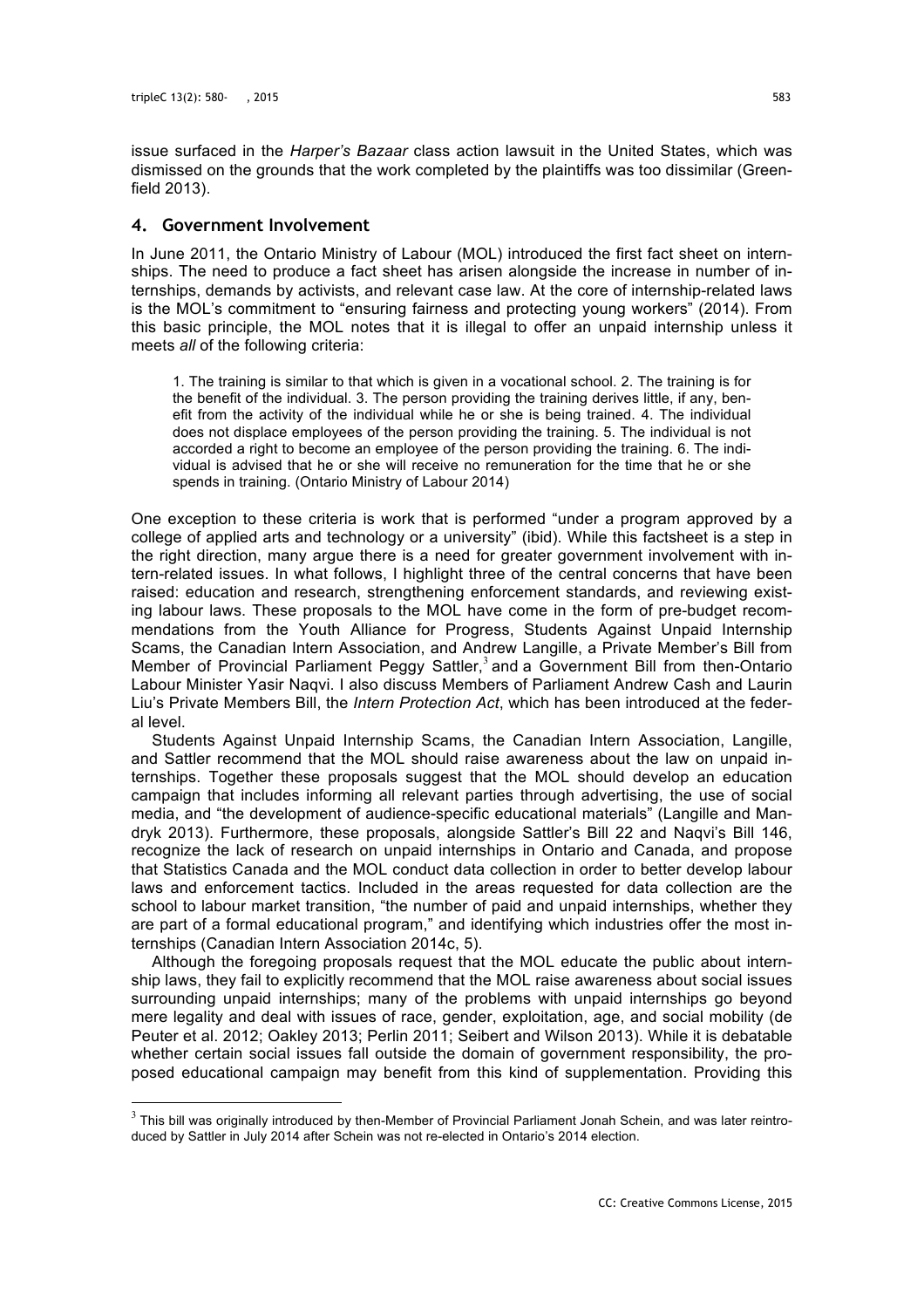background on internships would help strengthen intern efforts by highlighting wider points of connectivity with their cause at the level of race, gender, and class. Furthermore, these proposals are scarce on putting any onus on employers to (at least minimally) inform their interns about the legal status of internships in Ontario. One exception is Sattler's Bill 22, which calls for an "interns' bill of rights poster that employers would be required to post in the workplace" (Sattler 2014). While having a poster in the workplace would help to bring visibility to the issue, the MOL could place further responsibility on employers. For instance, the MOL could require employers to include a clause in internship contracts that states the intern was *explicitly* made aware of and understands the laws on unpaid internships. Placing minimal responsibility on employers to inform their interns has the potential to help promote, and start to normalize, legal and fair standards for internships in the workplace.

Second, SAUIS, the CIA, YAP, and Langille all note that the enforcement of internshiprelated laws is inadequate, and demand proactive enforcement standards. The MOL responded to some of these concerns in 2013 by investing \$3 million to hire and train 20 officers to conduct 1,400 labour inspections annually. This initiative found recent success with the termination of two illegal internship programs at Toronto-based magazines *The Walrus* and *Toronto Life*. Despite this success, none of the officers are specifically dedicated to inspect internships, and only "a very limited number of sectors were selected for inspection blitzes regarding vulnerable workers and unpaid wages" (Canadian Intern Association 2014c, 4). Accordingly, activists propose that the MOL assign officers to inspect internship programs, target high-risk employers, and increase the number of inspections. They also recommend that the MOL strengthen enforcement tactics by developing an anonymous tips hotline and by targeting unpaid internships that are advertised online. While these proactive tactics would help ease the present burden that interns face with reporting illegal internships, a better long-term enforcement solution is needed. One possible strategy is a permit system that would require internships to be registered with either a vocational school or the MOL (Doorey 2013; SAUIS 2014). Central to the permit system would be a code of conduct that clearly outlines criteria for fair internships; either a vocational school or the MOL would monitor and oversee internships to ensure the code of conduct is followed. Since the permit system would have clearly established guidelines and institutions overseeing the internship, enforcement would be more reliable.

Third, these proposals and bills seek to change labour laws to better reflect the concerns of interns, focusing on the areas of workplace rights, litigation and fines, and exclusions. Receiving support from intern activists, Cash and Liu's *Intern Protection Act* would allow unpaid interns who work in federally regulated industries to qualify for workplace standards and protections (Cash 2014). Their bill addresses a critical loophole in federal legislation, which is presently unclear about whether interns qualify for these employment rights. As exemplified by *Patel v Bell Mobility Inc.,* this loophole has been an enabling condition for hundreds of unpaid internships in Bell's Professional Management Program alone. While the *Intern Protection Act* would help crack down on these federally regulated organizations, it fails to address the two other primary concerns that were raised in proposals to the MOL: awareness and enforcement. If the *Intern Protection Act* passes, Cash and Liu should draw from the policy groundwork currently being laid in Ontario in order to avoid a number of enforcement-related issues that Ontario has encountered in the past; a proactive approach that extends beyond simply strengthening labour laws would help to reduce the number of (illegal) unpaid internships in federally regulated industries.

In Ontario, Naqvi's Bill 146 proposes to give unpaid interns equal protections as paid employees in the *Occupational Health and Safety Act*. Sattler's bill would also ensure greater rights for interns, including a regular workday, eating periods, holidays, and the right to file a complaint with the MOL. The bill would change the time limit for filing a complaint for back pay from six months to two years, and remove the \$10,000 cap on claiming unpaid wages. In addition to loosening these legal restrictions, the Youth Alliance for Progress notes that the current penalty for offering an unpaid internship is grossly inadequate. Instead of the existing fine—\$250 for the first offence—YAP argues that the MOL should charge "corporations who break the law a meaningful fine, one that costs more than the value of free work they re-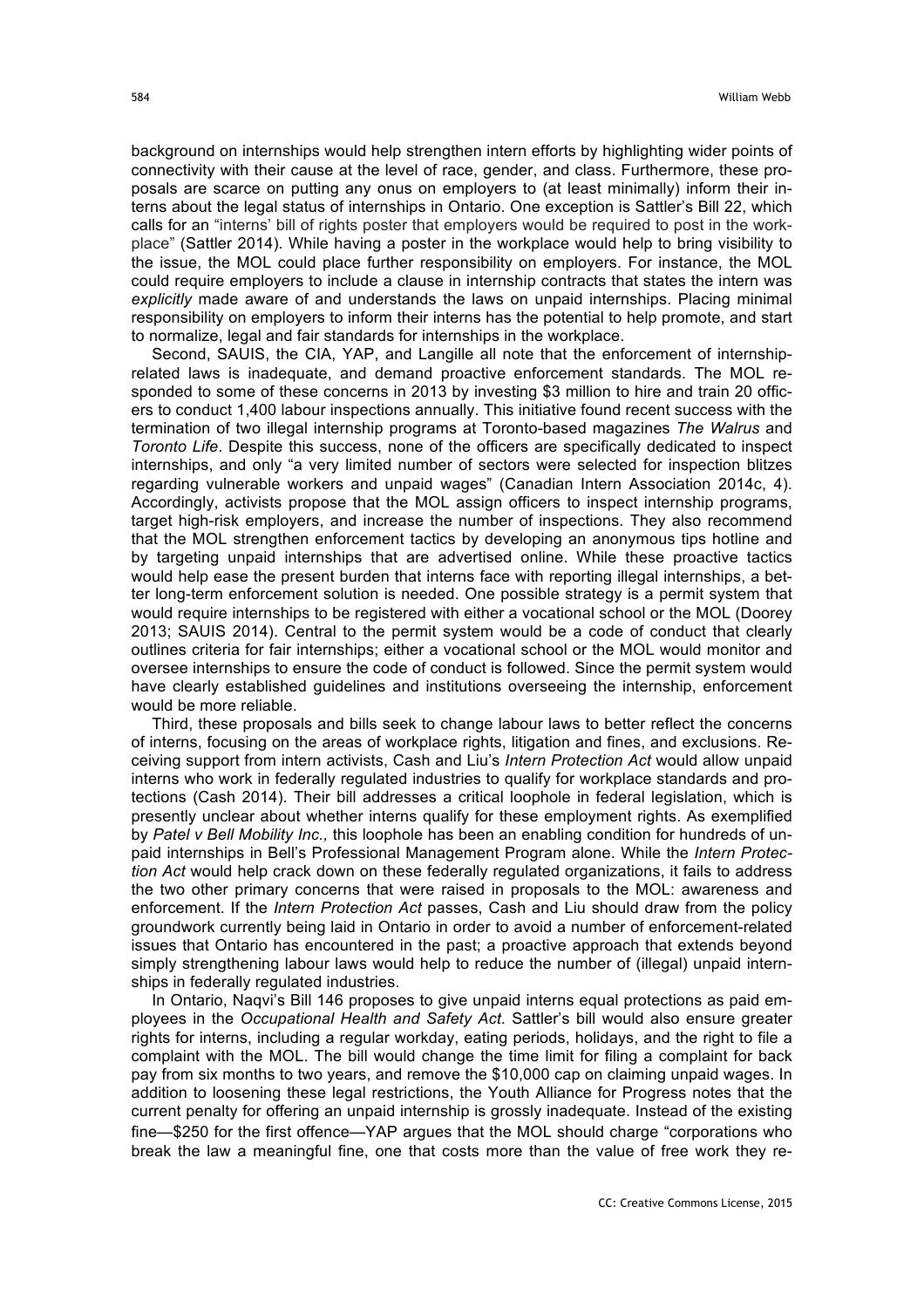ceive" (2013). Additionally, the Canadian Intern Association recommends amending exclusions pertaining to trainees, professionals, and students. The association states that the trainee exclusion in the ESA should be removed due to the definitional ambiguity it raises with interns; removing this exclusion would entitle interns to "minimum wage unless they are part of a formal educational program or ... [a] professional exclusion<sup>"4</sup> (Canadian Intern Association 2014c, 6). The association also recommends that there should be workplace guidelines for internships that come under the student exclusion, such as the six criteria for trainees, and a cap on the number of unpaid hours that can be worked per semester.

Alongside these changes, the MOL needs to address the structural employment changes that accompany unpaid internships. More specifically, the fourth criterion of the MOL's policy on internships inadequately reflects the broader economic shift that is accompanying the rise of unpaid internships. While research on internships is limited, findings indicate not only that unpaid internships tend to replace paid jobs, such as summer jobs and entry-level positions, but they also take away new growth positions (Langille and Mandryk 2013; Perlin 2011; Seibert and Wilson 2013). Since unpaid internships are replacing paid positions on a structural level, unpaid internships as a *type of work* breach the fourth criterion. If the MOL wishes to remain consistent, they need to enact stricter laws that address this employment shift.

While these issues need to be addressed by the MOL, one unavoidable pitfall of a comprehensive legislation review is that the educational campaign will be further delayed; it would be counterintuitive to launch a campaign informing people about the laws on unpaid internships until the comprehensive review would be completed. The temporal hurdle here should not be undersold. Legislation takes a considerable amount of time and effort to prepare and pass, let alone publicize and enforce in an effective manner. Moreover, policies are "rooted in having an understanding of the dimensions of an issue and [this] presents a barrier to formulating appropriate regulatory responses" (Langille 2013). That is, the legislative proposals and bills on internships face the obstacle of trying to succeed with a limited amount of research on internship-related issues. Nonetheless, changing labour laws to better reflect the needs of interns appears necessary if the problems they face are to be properly addressed.

#### **References**

- Attfield, James and Isabelle Couture. 2014. An Investigation into the Status and Implications of Unpaid Internships in Ontario. Master's Thesis, University of Victoria.
- Bill 170, Employment Standards Amendment Act (Greater Protection for Interns and Vulnerable Workers), 2nd Sess., 40th Legislature, Ontario 63 Elizabeth II, 2014.
- http://www.ontla.on.ca/bills/bills-files/40\_Parliament/Session2/b170.pdf. Bill 146, Stronger Workplaces for a Stronger Economy Act, 2nd Sess., 40th Legislature, Ontario 63, Elizabeth II, 2013. http://www.ontla.on.ca/bills/bills-files/40\_Parliament/Session2/b146.pdf.
- Cash, Andrew. 2014. Read the Text of the Intern Protection Act. Accessed September 10, 2014. http://andrewcash.ca/read-the-text-of-the-intern-protection-act/.
- Canadian Intern Association. 2014a. About Us. Accessed May 24, 2013. http://www.internassociation.ca/about/.
- Canadian Intern Association. 2014b. What is the Law? Accessed May 24, 2013. http://www.internassociation.ca/what-is-the-law/.
- Canadian Intern Association. 2014c. Pre-Budget Consultations. Accessed May 24, 2014. http://www.internassociation.ca/wp-content/uploads/2014/02/CIA-Ontario-Budget-Submissions.pdf.
- de Peuter, Greig. 2011. Creative Economy and Labor Precarity: A Contested Convergence. Journal of Communication Inquiry 35 (4): 417–425.
- de Peuter, Greig, Nicole Cohen and Enda Brophy. 2012. Interns, Unite! You Have Nothing to Lose— Literally. Briarpatch, November 9.
- Doorey, David. 2013. A Three Step Solution for Tackling the Problem of Unpaid Internships in Ontario. Accessed November 5, 2013. http://lawofwork.ca/?p=7123.
- Geobey, Sean. 2013. The Young and the Jobless: Youth Unemployment in Ontario. Canadian Centre for Policy Alternatives. Accessed May 24, 2014.

<sup>&</sup>lt;sup>4</sup> The Canadian Intern Association also advocates for removing the professional exclusion in order that those entering a profession are guaranteed a minimum wage.